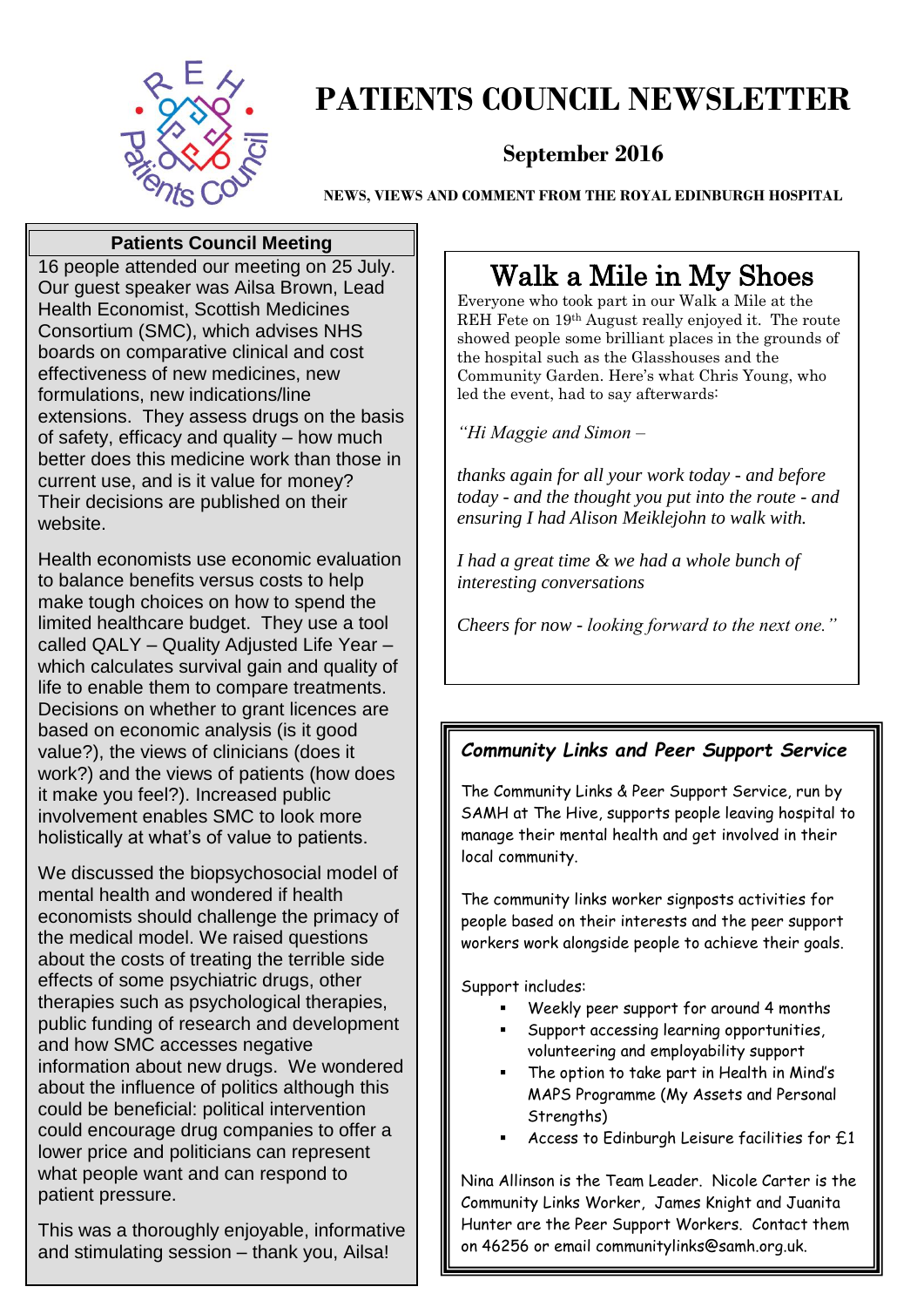#### **Group Advocacy**

**Advocacy is all about supporting people to fulfil their basic human needs and demand their basic human rights, so the Patients Council volunteers began summer at our annual development day by looking at the UN Convention on the Rights of People with Disabilities. This proposes a new paradigm for mental health human rights, with ideas of autonomy and equality before the law at its very heart. We felt we needed to discuss and debate these ideas, in the hope that we can bring them to bear on the group advocacy we do on the wards. Watch this space!**

**Meanwhile, back on the wards, people continued to tell us that staff shortages remain a problem. The hospital management are fully aware of this situation and explained (at our joint Staff/ Patient Dialogue meetings) that the issue is less a shortage of money, than a shortage of actual nurses applying for the vacant posts. To try to remedy this, our Chair attended an NHS recruitment day which was held in August and aimed to promote the benefits of in-patient mental health nursing to prospective job applicants. Time will tell if this will prove successful, although wards in the new hospital will have a slightly higher ratio of staff to patients, due to overall bed number reductions.** 

**On one of the acute wards, a wheelchair user told us about their difficulties in negotiating the ward, which lacked suitable adaptations e.g. to beds and toilets. Again, the hope is that the new hospital building, due to open early next year, will bring big improvements to accessibility and the ward environment that will benefit all patients, whether physically disabled or not. Patients frequently complain to us about the noise levels on the ward and the lack of quiet areas where people can go for a bit of time out. Our hope is that with everyone due to have their own private bedroom space in the new hospital, this will become a less frequent issue.** 

**In the CAMHS unit, the young people wanted to discuss their human right to an education and the difference between attending lessons in the CAMHS unit to the experience of being at classes in their local school. We were impressed that the patients and staff had decided to set up community meetings to try to come up with solutions to the day-to-day issues that arise on the wards. We were delighted when the unit finally had a TV installed in its purpose-built case, after a few false starts with faulty sets etc.**

**We also attended an event run by the Scottish Patient Safety Programme (SPSP), which will have a major impact on the in-patient experience of being under observation. SPSP have started an Improving Observation Practice group, which aims to re-write the national policies for how patients are observed in mental health settings. The idea is to blend the needs for safety and therapeutic interventions, with the ever-present imperative to respect the human rights of people with lived experience of mental health issues.** 

#### **Have a look at our website**

#### **[www.rehpatientscouncil.org.uk](http://www.rehpatientscouncil.org.uk/)**

**Lots of information about the Patients Council and links to other interesting items**

**www.facebook.com/rehpatientscouncil/**

#### **twitter.com/rehpatients**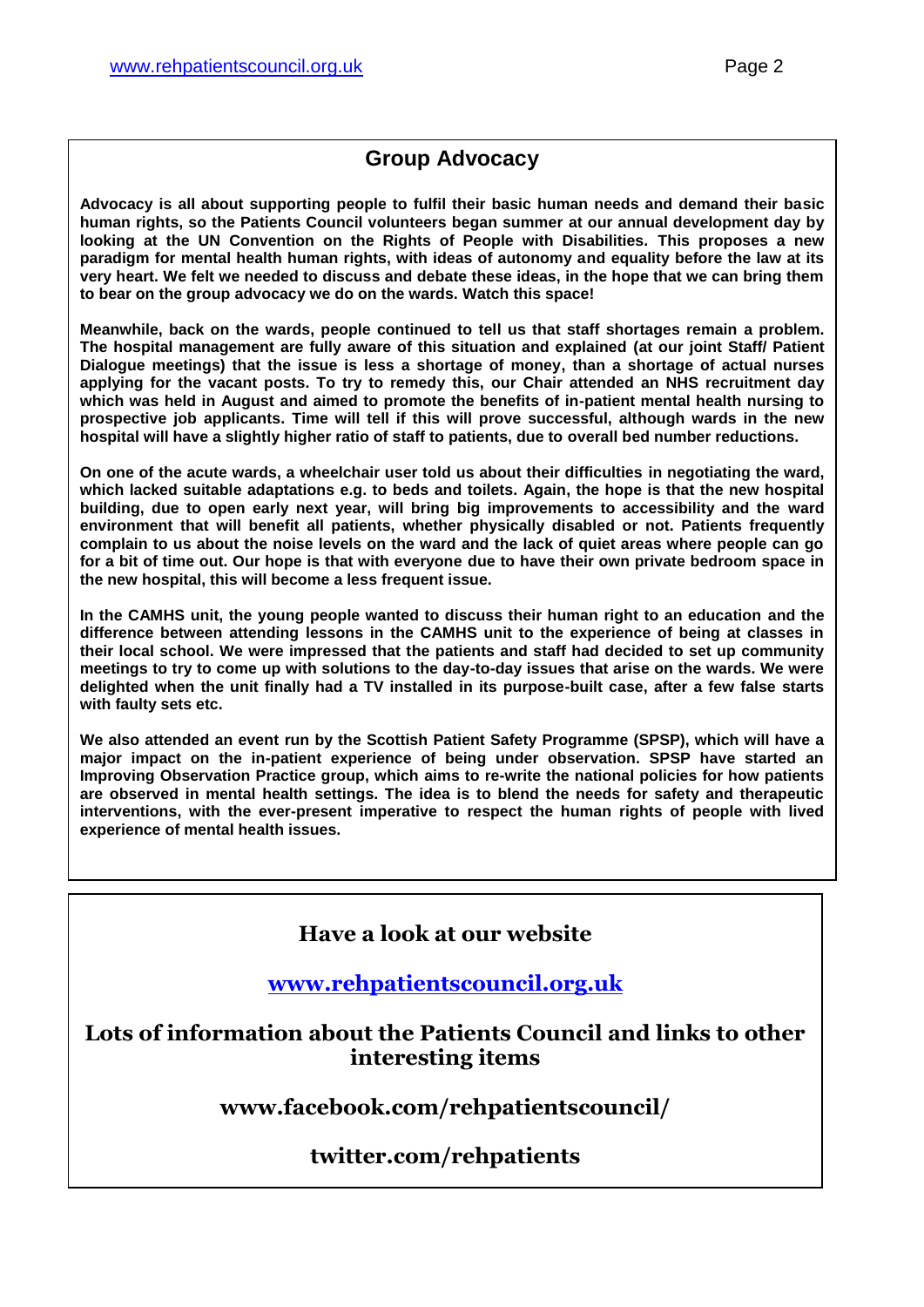#### **The Royal Edinburgh Hospital Patients' Council**

The Patients Council is an independent collective advocacy project for people who use or have used the services of the hospital. We provide a forum for common issues about mental health treatment and care and represent patients' interests in order to improve services. We hold general meetings every two months. To get involved with mental health issues from the service-user's viewpoint, contact our staff.

 **Telephone:** 0131 537 6462 **Email**: [info@rehpatientscouncil.org.uk](mailto:info@rehpatientscouncil.org.uk)

**Write**: The Patients' Council, Royal Edinburgh Hospital, Morningside Terrace, EH10 5HF

#### **Our Management Committee**

Shirley Gowers, Eileen Hay, Albert Nicolson, Martin McAlpine, Stephen Polockus, Alison Robertson, Patricia Whalley

> *Co-opted member:* Cathy Robertson

#### **PATIENTS COUNCIL MEETINGS 2016 2 – 3.30pm**

**25 January**

**21 March**

**30 May**

**25 July**

**26 September**

**28 November: Annual General Meeting 1.30 – 3pm followed by buffet** 

#### History of the Patients Council

A few of our members have written a history of the Royal Edinburgh Hospital Patients Council highlighting some of our activities since 2000. Please contact us for a copy.

To receive the newsletter direct, by post or e-mail, please complete and return this section. *I would prefer to receive the Newsletter by post □ email □ (tick as appropriate)* Name

Address **Address Post code** 

Email\_\_\_\_\_\_\_\_\_\_\_\_\_\_\_\_\_\_\_\_\_\_\_\_\_\_\_\_\_\_\_\_\_\_\_\_\_\_\_\_\_\_\_\_\_\_\_\_\_\_\_\_\_\_\_\_\_\_\_\_\_\_\_\_\_\_\_\_\_\_\_\_\_\_



The Royal Edinburgh Hospital Patients Council is a registered charity Scottish Charity No SC021800 Our offices are between Outpatients and Mental Health Tribunal in the ADC **www.rehpatientscouncil.org.uk**